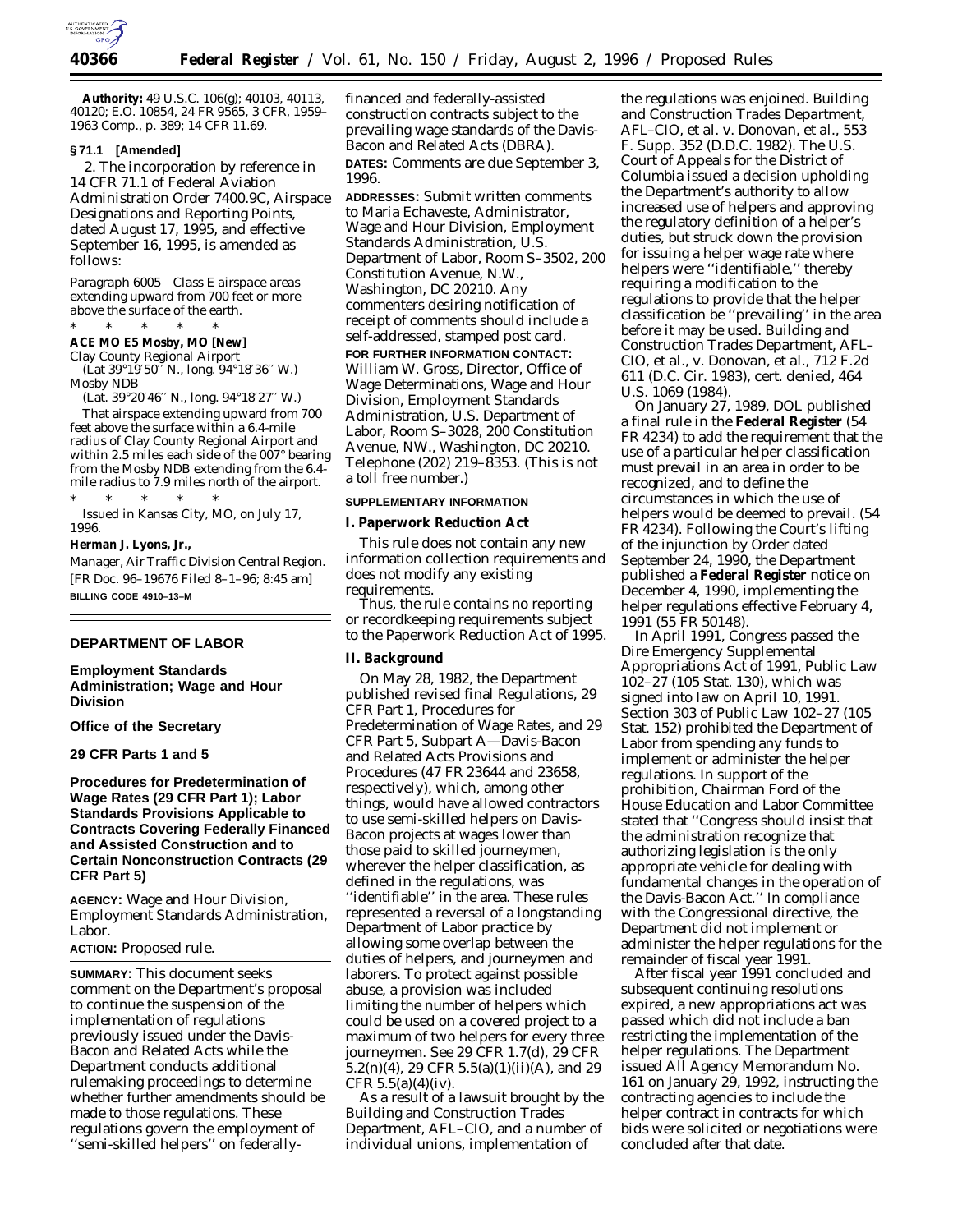During the course of the ongoing litigation in this matter, the U.S. Court of Appeals for the District of Columbia (by decision dated April 21, 1992) upheld the rule defining the circumstances in which helpers would be found to prevail and the remaining helper provisions, but invalidated the provision of the regulations that prescribed a maximum ratio governing the use of helpers (*Building and Construction Trades Department, AFL– CIO* v. *Martin,* 961 F.2d 269 (D.C. Cir. 1992)). To comply with this ruling, on June 26, 1992, the Department issued a **Federal Register** notice removing 29 CFR  $5.5(a)(4)(iv)$  from the Code of Federal Regulations. (57 FR 28776).

Subsequently, Section 103 of the 1994 Department of Labor Appropriations Act, Public Law 103–112, prohibited the Department of Labor from expending funds to implement or administer the helper regulations during fiscal year 1994. Accordingly, on November 5, 1993, the Department published a **Federal Register** notice (58 FR 58954) suspending the helper regulations and reinstituting the Department's prior policy regarding the use of helpers. The 1995 Department of Labor Appropriations Act again barred the Department from expending funds to implement the helper regulations (Section 102. Pub. L. 103–333); this prohibition extended into fiscal 1996 through several continuing resolutions. There is no such prohibition in the Department of Labor's Appropriations Act for fiscal year 1996, Public Law 104–134, signed into law by President Clinton on April 26, 1996.

### **III. Discussion**

During the brief period since the passage of the appropriations act for fiscal year 1996, the Department has carefully considered whether the suspended regulation governing the use of helpers should be modified. Fourteen years have passed since the Department first promulgated the regulation, and more than four years have passed since the Department last attempted to put a revised version of that regulation in effect. During the extended period of time in which the regulation was suspended, additional information has become available which warrants review of the suspended rule.

The suspended helper regulation was proposed and adopted principally because it was believed that it would result in a construction workforce on Federal construction projects that more closely mirrored the private construction workforce's widespread use of helpers and, at the same time, effect significant cost savings in federal

construction costs. However, data developed from the Department's experience implementing the helper regulation (which was not available during the rulemaking proceedings and upon which the public has had no opportunity to comment) reveals that the use of helpers might not be as widespread as previously thought. The Department conducted 78 prevailing wage surveys during the period January 29, 1992, through October 21, 1993, when the (now suspended) semi-skilled helper regulations were in effect. In 45 of the 78 areas surveyed, the Department determined that the use of helpers was not the prevailing practice in any of the job classifications analyzed. In the remaining 33 areas, the use of helpers was the prevailing practice in only about 7 percent (*i.e.*, 65 of 888) of job classifications surveyed. The Department is preparing a preliminary regulatory impact analysis to accompany a proposed rule which will discuss the Department's updated estimate of costs savings which would be realized from the suspended helper rule.

The Department is concerned that the helper regulation may create an unwarranted potential for abuse of the helper classification to justify payment of wages which are less than the prevailing wage in the area. As initially proposed, the 1982 helper regulation imposed a numerical limitation on the use of helpers under which there could be no more than two helpers for every three journeymen. 47 FR 23655. As the Court of Appeals stressed in its 1983 decision, this limitation ''increased the likelihood that gross violations will be caught, or at least that evasion will not get too far out of line.'' However, the specific ratio adopted by the Department was subsequently invalidated by the Court in 1992. The Department's subsequent efforts to develop enforcement guidelines led it to conclude that administration of the revised helper criteria would be much more difficult than anticipated, particularly in light of the court-ordered abandonment of the ratio provision. When the Department implemented the Court's decision in 1992, it did not conduct notice and comment rulemaking proceedings on the regulation as revised. Instead, the Court's order was implemented by publication of a notice in the Federal Register removing the numerical ratio from the regulation. Consequently, the public has never had an opportunity to comment on the regulation in its current form.

The Department is also concerned about the possible impact of the helper regulations on formal apprenticeship and training programs. These factors, and the obvious Congressional controversy over the regulation, have led the Department to conclude that the basis and effect of the semi-skilled helper regulation should be reexamined. Accordingly, the Department intends to propose, and seek public comment on, a rule that would amend the currently suspended helper regulations, 29 C.F.R. 1.7(d), 29 C.F.R. 5.2(n)(4), and 29 C.F.R. 5.5(a)(1)(ii). The Department anticipates that these rulemaking proceedings will be concluded, and any final amendment to the regulations promulgated, within one year.

The Department has carefully considered whether the regulations which have been in effect during the past three years, while the suspension has been in effect, should continue to apply during the interim period or, alternatively, whether the suspended helper regulation in its current form should be made effective during that period. Given the information now available, the fact that the public has never had an opportunity to comment on the suspended regulation in its present form, and the Department's decision to initiate proceedings proposing further amendments to the rule, the Department has decided to seek public comment concerning whether or not to continue the suspension of the helper regulation while further action is being taken with respect to possibly amending the rule.

In addition to the problems with the suspended helper regulation discussed above, the Department is preliminarily of the view that implementation of the regulation on a short-term basis would create unwarranted disruption and uncertainty for both federal agencies and the contracting community. Accordingly, the rule proposed here would make no change to the regulations currently in effect, and thereby continue the suspension of the helper regulations that has been in effect since October 1993, while the Department engages in substantive rulemaking concerning the helper regulations.

The Department's past experience indicates that implementation of the suspended helper regulations, even on an interim basis, would likely require a substantial period of time. When the Department promulgated the helper regulations in 1982 (47 FR 23658, May 28, 1982) and in 1990 (55 FR 50149, December 4, 1990), it provided a 60-day effective date, applicable to bids advertised or negotiations concluded after the date, to allow agencies an opportunity to amend their